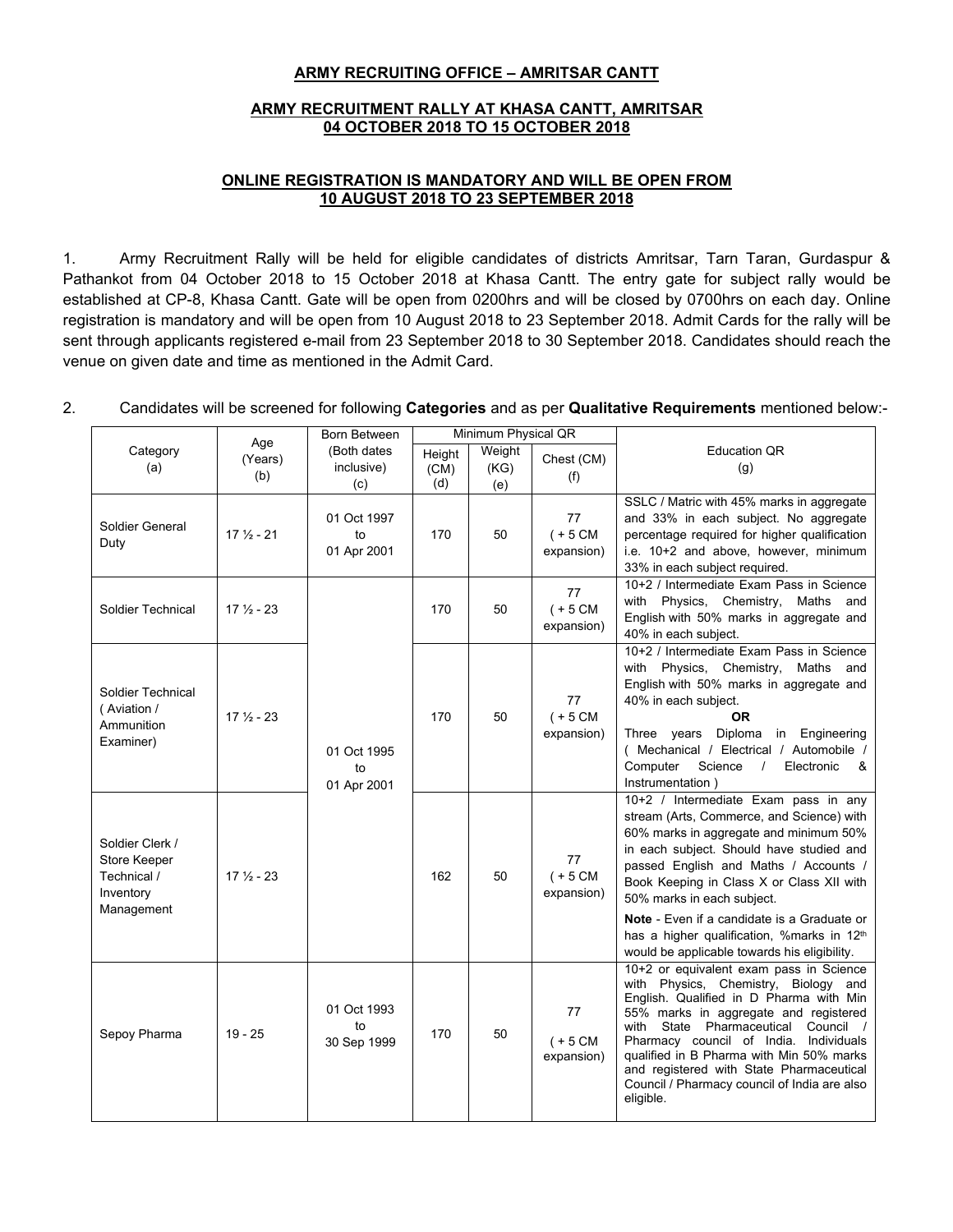**Special Instructions – Physical standards** 1. Applicants hailing from Kandi Area are eligible for following relaxation in physical standards subject to producing Kandi Area Certificate signed by SDM: (a) Hight (b) Weight - 48 kg (i) Sol GD & Sol Tech - 163 CM (c) Chest - 77 CM<br>(ii) Sol Clk/SKT - 162 CM (c) Chest - 77 CM (ii) Sol Clk/SKT **@ Relaxation in Physical Standards Category Height (Cms) Chest (Cms) Weight (Kgs)** Sons of Servicemen(SOS) / Ex-Servicemen (SOEX)/ War Widows(SOWW) / Widows of Ex-Servicemen. 2 1 2 Adopted son / son–in–law of a War Widow, if she has no son including a legally adopted son of Serving Soldier / Ex-Servicemen 2 1 2 Outstanding Sportsmen (International / National / State / District level having secured 1st / 2nd Position in last two years) 2 3 5 @ Note - Relaxation in Physical Standards is either for wards of servicemen / ex servicemen or sportsmen (not both) and is in **addition to the Special Physical Standards** 

#### 3. Candidates will be tested as stated below :-

| <b>Physical Fitness Test (At Rally Site)</b>                                                       | <b>Remarks</b> |                     |              |         |                       |  |
|----------------------------------------------------------------------------------------------------|----------------|---------------------|--------------|---------|-----------------------|--|
| 1.6 Km Run                                                                                         |                |                     | Beam<br>Pull |         | $Zig - Zag$           |  |
|                                                                                                    |                | $Ups$ )             |              | Ditch   | <b>Balance</b>        |  |
| Group                                                                                              | Marks          | Pull                | Marks        |         |                       |  |
|                                                                                                    |                | Ups                 |              |         |                       |  |
| Group I - Uptill 5 Min 30 Sec                                                                      | 60             | 10                  | 40           | Need to | Need<br>$\mathsf{to}$ |  |
|                                                                                                    |                | 9                   | 33           | Qualify | Qualify               |  |
| Group $II - 5$ Min 31 Sec to 5 Min 45 Sec                                                          | 48             | 8                   | 27           |         |                       |  |
|                                                                                                    |                |                     | 21           |         |                       |  |
|                                                                                                    |                | 6                   | 16           |         |                       |  |
| <b>Physical Measurement (At Rally Site)</b>                                                        |                |                     |              |         |                       |  |
| Physical measurements will be carried out as per the Physical standards listed at Para 2           |                |                     |              |         |                       |  |
| above                                                                                              |                |                     |              |         |                       |  |
|                                                                                                    |                | <b>Medical Test</b> |              |         |                       |  |
| (a) As per laid down medical standards at the Rally Site.                                          |                |                     |              |         |                       |  |
| Unfit candidates will be referred to MH / CH / BH for specialist review. Candidates<br>(b)         |                |                     |              |         |                       |  |
| referred for specialist review should present themselves to the nominated MH / CH / BH on          |                |                     |              |         |                       |  |
| 5 <sup>th</sup> day from date of generation of Medical Review barring Sunday / Closed Holidays and |                |                     |              |         |                       |  |
| report back to ARO for issue of Admit Card for CEE, in case declared FIT.                          |                |                     |              |         |                       |  |
| Written Test through Common Entrance Examination (CEE)                                             |                |                     |              |         |                       |  |
| (a) Will be conducted for medically fit candidates at nominated venue. Location, Date and          |                |                     |              |         |                       |  |
| time of written test will be intimated at rally site and through Admit Cards.                      |                |                     |              |         |                       |  |
| (b) Admit card for the CEE for the Rally Fit candidates will be issued at Rally Site itself.       |                |                     |              |         |                       |  |
| (c) Admit card for the CEE for the Review Fit cases will be issued after getting medically fit     |                |                     |              |         |                       |  |
| by concerned specialist / specialists at MH / CH / BH.                                             |                |                     |              |         |                       |  |

4. Candidates are required to bring following documents / certificates in original with two attested photocopies with them to the rally site :-

(a) **Admit Card**. Printed with Laser Printer on good quality paper (Do not shrink the size).

(b) **Photograph**. Twenty copies of unattested Passport size colour photographs developed on good quality photographic paper in white background not more than three months old. Computer printouts / photoshopped photographs will **NOT be** accepted.

#### (c) **Education Certificates**.

(i) Education Certificates with marks sheet in original of all educational qualifications achieved by candidate i.e. Matric / Intermediate / Graduation etc from recognized School / College / Board / University.

(ii) Provisional / online education certificate should be certified ink signed by the head of the educational institution of concerned Board / University.

(iii) Candidates with matric certificate from Open School should bring School Leaving Certificate countersigned by BEO / DEO.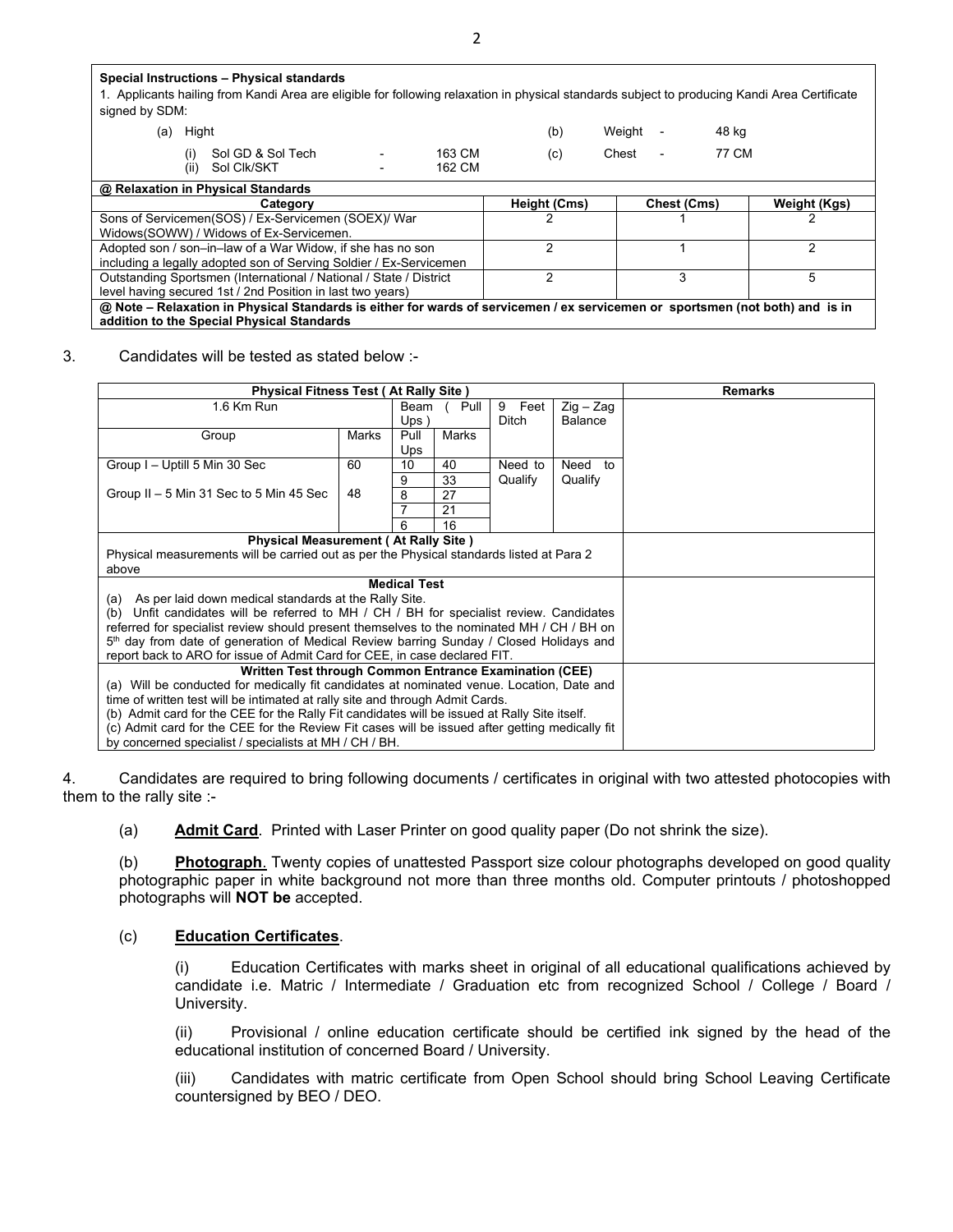(d) **Domicile Certificate**. Domicile Certificate with photograph issued by Tehsildar/District Magistrate.

(e) **Caste Certificate**. Caste Certificate affixed with photograph of the candidate issued by the Tehsildar/District Magistrate.

(f) **Religion Certificate**. Religion Certificate issued by the Tehsildar/SDM. (if religion as **"SIKH/HINDU/MUSLIM/ CHRISTIAN"** is not mentioned in caste certificate).

(g) **School Character Certificate**. School Character Certificate issued by the School/College Principal/Headmaster, where the candidate last studied.

(h) **Character Certificate**. Character Certificate with photograph issued by Village Sarpanch/Municipal Corporation **within last six months**.

(j) **Unmarried Certificate**. Unmarried Certificate for candidates less than 21 years of age with photograph issued by Village Sarpanch/Municipal Corporation **within last six months**.

(k) **Relationship Certificate**. SOS/ SOEX/ SOW/ SOWW Candidates are required to produce the following documents:-

(i) Relationship certificate issued from respective Record Office only duly signed by Record Officer with Personal number, Rank, Name and particular of the Record Officer issuing the Relationship Certificate with office seal/stamp is endorsed.

(ii) A declaration to the affect as mentioned in the Affidavit on Ten Rupees Non-Judicial Stamp paper prepared by the ESM duly signed by 1<sup>st</sup> Class/ Executive/ Judicial Magistrate is required to be submitted by the candidate at rally site. **Format of affidavit attached as per Appendix.**

(iii) Original Discharge Book of Ex-Serviceman also to be produced. Name and date of birth of the candidate must have been recorded in it.

(l) **NCC Certificate**. NCC A/ B/ C certificates and Republic Day Parade certificate should have photograph of the candidate duly attested by issuing authority. **Provisional NCC A/ B/ C pass certificates will only be accepted if authenticated by concerned NCC Group Commanders**.

#### (m) **Sports Certificate**.

(i) Sportsmen who have represented India at International level and State at National level within the last two years. For list of sports under which, relaxation in physical standards is admissible, attention is invited to [www.joinindianarmy.nic.in](http://www.joinindianarmy.nic.in/) website.

(ii) Sportsmen who have represented District at State level and University team or regional team at District level with 1<sup>st</sup> /2<sup>nd</sup> position within last two years. Sports certificates should be with registration number and from govt recognized sports institutes / bodies as under:-

| (aa) | All Sr/Jr National Championship certificates | $\overline{\phantom{a}}$ | Respective National<br>Federation.      |
|------|----------------------------------------------|--------------------------|-----------------------------------------|
| (ab) | All State & Dist level certificates          |                          | Respective State Sports<br>Association. |
| (ac) | All University level certificate             | $\overline{\phantom{a}}$ | Inter University Sports Board.          |
| (ad) | All School level certificates                | $\overline{\phantom{a}}$ | All India School Games<br>Federation.   |

(n) **Affidavit**. Duly signed by candidate on Rs 10/- Non-judicial Stamp Paper as per specimen duly attested by notary will be submitted by candidate.

(o) **Single Bank A/C, PAN Card & AADHAR Card**. Single Bank A/C, PAN Card & Aadhar Card are mandatory documents for final enrolment for purpose of Pay & allowances and **other social benefits scheme.**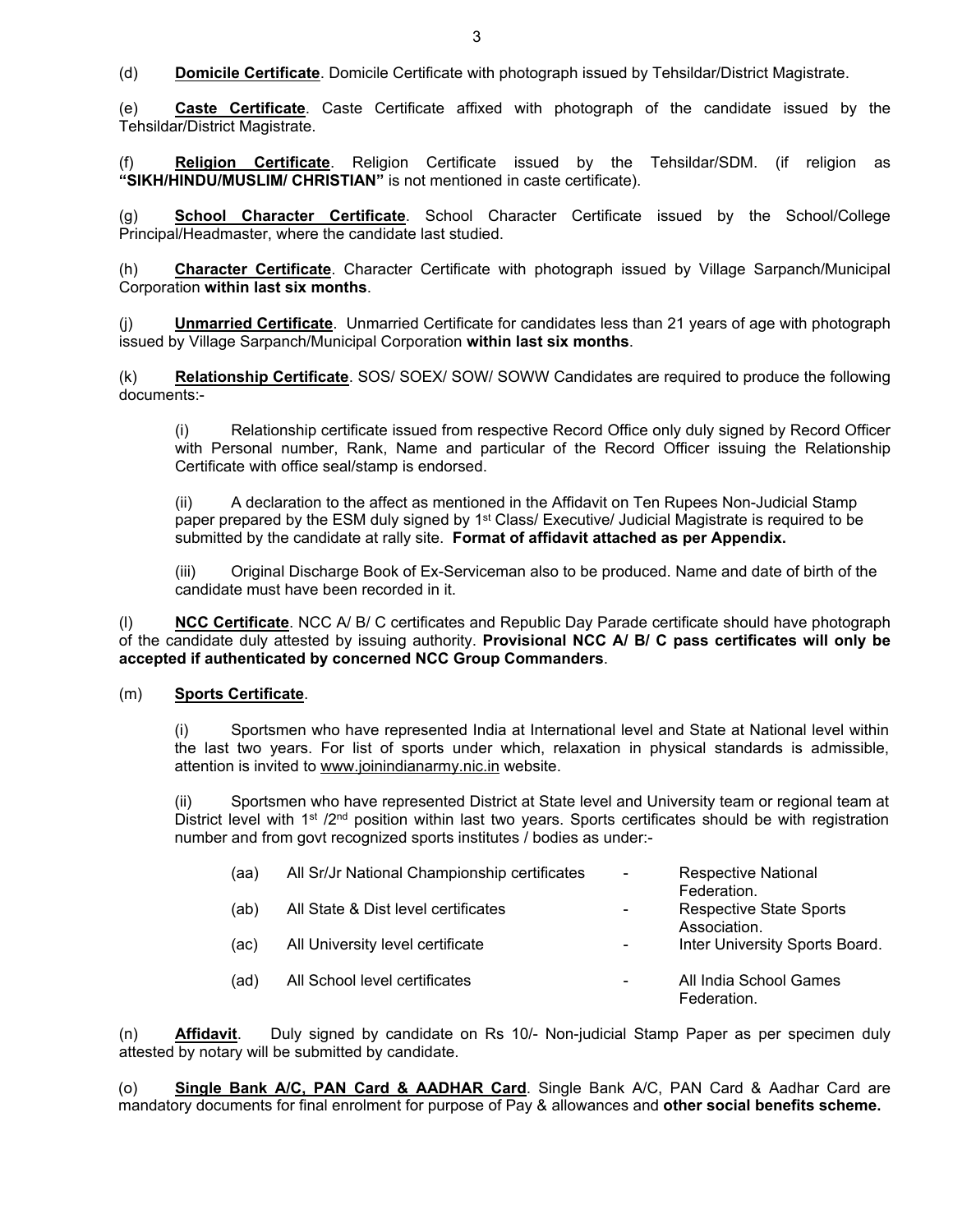## 5. **Special Instructions**.

- (a) Sikh candidates should bring 12 Photographs in turban & 12 Photographs without turban.
- (b) Full postal address to include post office, police station and pin code to be mentioned in the affidavit.
- (c) No mobile are permitted in the rally site.

#### **Important Instructions**

6. **Administration**. Candidates are advised to bring sufficient eatables and drinking water with them since recruitment is a time consuming process.

#### 7. **Candidates will be permitted entry into the rally site only on production of Admit Card in duplicate generated online through the official website www.joinindianarmy.nic.in. Anyone found with fake admit card will be handed over to Civil Police.**

8. Recruitment into the army is a free service. Candidates are advised not to pay bribe to anyone for recruitment as it is based purely on merit. Selection process during recruitment at all stages is computerised and transparent. Therefore, candidates are advised to be beware of touts as they cannot help them at any stage.

9. Candidates are advised to check their age & education criteria before participating in the rally. Candidates found under age / overage and not meeting education criteria will be disqualified.

10. Giving / taking bribe, production of bogus / fake certificates and indulging in unfair means is a criminal offence and liable for punishment under law.

11. Certificates with overwriting, tampering of seals or erasing/alteration of any type will not be accepted.

12. All documents submitted by the candidates are verified by government agencies before enrolment into Army. Strong legal action will be taken against individuals submitting fake documents. Even after recruitment, the service will be terminated if candidates are found to have produced fake documents or gave wrong information at the time of recruitment, despite the number of years of service individual may have rendered.

13. No compensation for Death / injury / loss etc during the rally and no travelling allowance / dearness allowance for journey is admissible. Candidates will participate in the rally at their own risk and the participation is totally and entirely voluntary. The signing of Indemnity Bond is a mandatory requirement.

14. **Use of Performance Enhancing Drugs**. Use of any kind of performance enhancing drugs is strictly banned. Candidates shall be screened for using any kind of such drugs and having been found to have used the same will be debarred from further screening.

## 15. Tattoo. Permanent body tattoos are only permitted on inner face of forearms i.e From inside of elbow to the wrist and on the reverse side of palm/back (dorsal) side of hand. Permanent body tattoos on any other part **of the body are not acceptable and candidates will be barred from further selection.**

16. If 180 days or more lapse between screening medical at the rally and despatch, medical will be done again and unfit candidates in this review will not be recruited.

17. Selection is provisional till Rahdari Certificate is issued and candidates are despatched for training.

18. Mobile phones are strictly not permitted in the rally site and at the time of CEE.

19. Candidates are advised in their own interest to undergo medical exam before coming for selection especially with respect to flat foot, poor vision, deformities and physical measurements. All are advised to ensure that their ears are free of wax by getting it cleaned by a doctor prior to the rally.

20. Candidates may have to present themselves at rally site for three to four days. Candidates should make arrangements for stay under their own arrangements.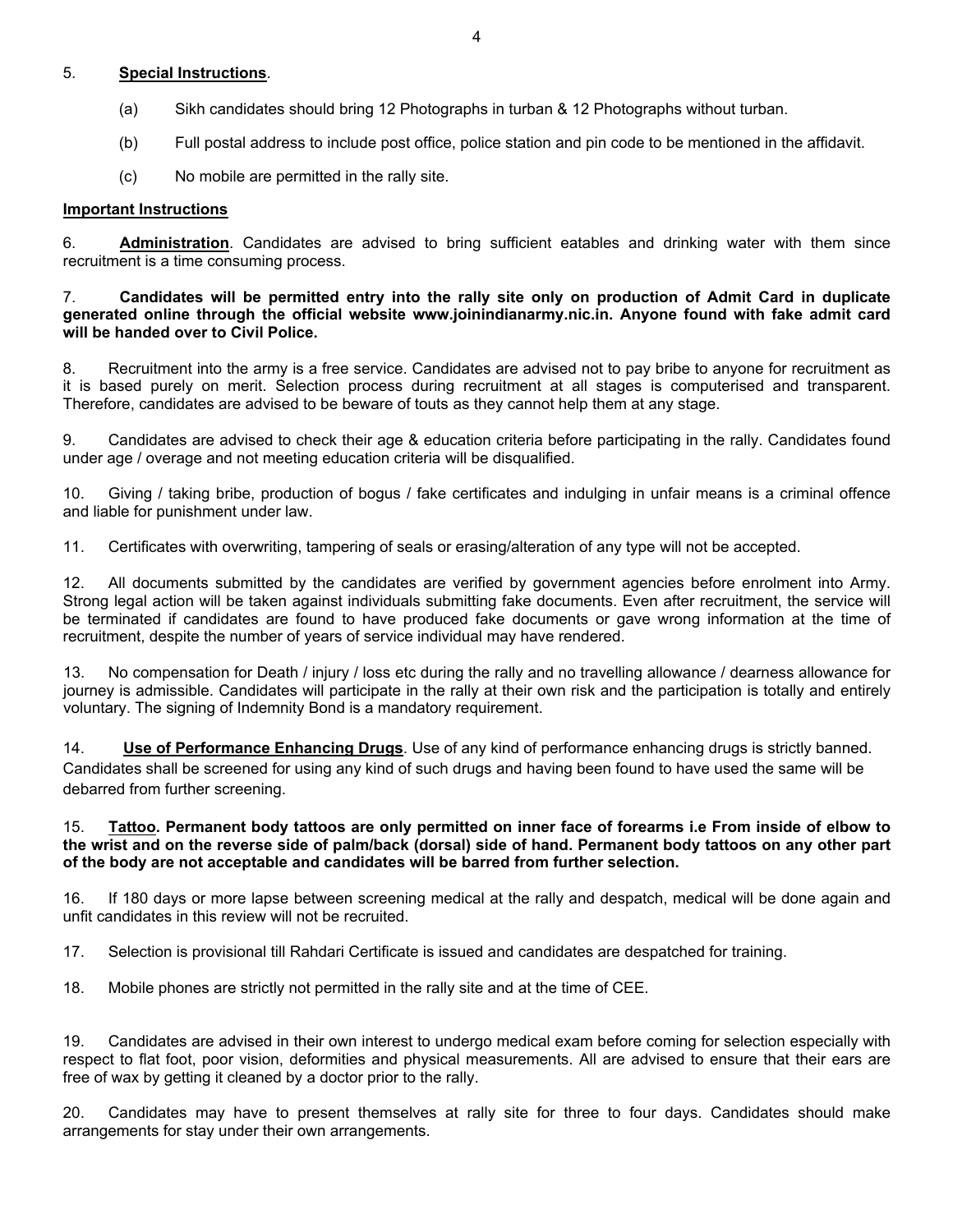21. Negative marking would be applicable in CEE.

22. Result of written examination will be declared on the official website **[www](http://www.joinindianarmy.nic.in/)**[.](http://www.joinindianarmy.nic.in/)**[joinindianarmy.nic.in](http://www.joinindianarmy.nic.in/) .** No separate letter will be sent to the candidate. It is responsibility of candidate to check his result and report to ARO for documentation.

23. For any clarification the applicant may contact our helpline number – **0183-2223361**

**Disclaimer.** The terms and conditions, given in the notification and on the website are subject to change and should, therefore, be treated as guidelines only. In case of any ambiguity, the existing policies, rules and regulations of Indian Army / Government of India will be final. Details are also available on website [www.joinindianarmy.nic.in](http://www.joinindianarmy.nic.in/)

Dated : 09 Aug 2018

Sd/x-x-x-x-x-x-x-x Place : Amritsar (Rajneesh Tyagi) Colonel<br>Director Recruiting